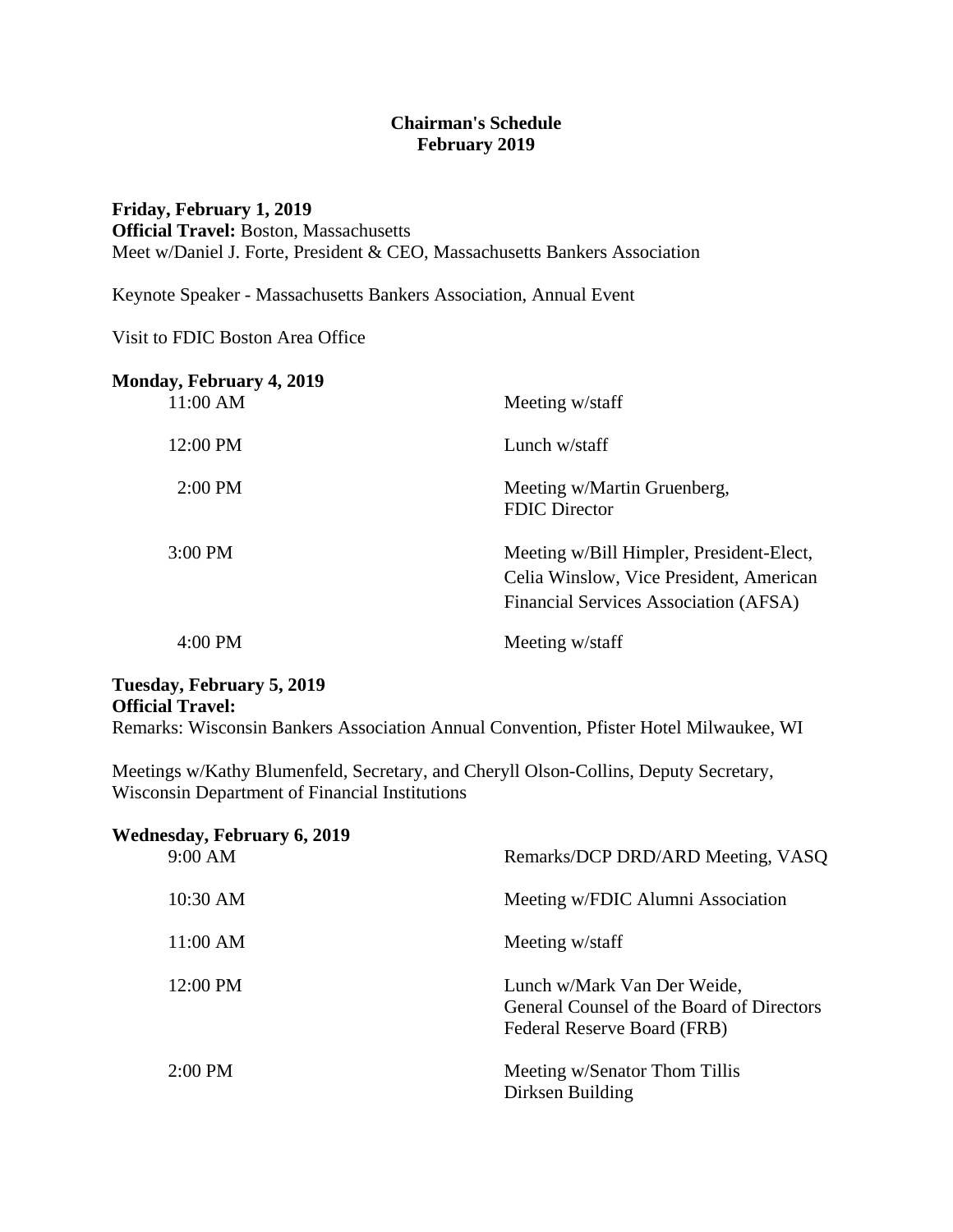| 3:15 PM                                | Meeting w/staff                                                                                                                                                   |
|----------------------------------------|-------------------------------------------------------------------------------------------------------------------------------------------------------------------|
| 4:00 PM                                | Meeting w/staff                                                                                                                                                   |
| 5:00 PM                                | Call w/Joseph Ficalora, President & CEO,<br>NY Community Bancorp, Inc.                                                                                            |
| Thursday, February 7, 2019<br>10:00 AM | Meeting w/Sir Jon Cunliffe, Deputy<br>Governor for Financial Stability, Bank of<br>England, (BOE)                                                                 |
| 11:30 AM                               | Meeting w/staff                                                                                                                                                   |
| 12:00 PM                               | Lunch w/staff                                                                                                                                                     |
| 2:00 PM                                | Meeting w/Congressman Bill Foster,<br>Rayburn House Office Building                                                                                               |
| 3:00 PM                                | Meeting w/staff                                                                                                                                                   |
| 5:15 PM                                | Meeting w/Randy Quarles, Vice Chairman,<br>Federal Reserve Board (FRB)                                                                                            |
| Friday, February 8, 2019<br>9:30 AM    | Meeting w/staff                                                                                                                                                   |
| 10:30 AM                               | Meeting w/staff                                                                                                                                                   |
| 11:00 AM                               | Meeting w/staff                                                                                                                                                   |
| 11:30 AM                               | Meeting w/staff                                                                                                                                                   |
| 12:00 PM                               | Luncheon w/staff                                                                                                                                                  |
| Monday, February 11, 2019<br>11:00 AM  | Meeting w/James von Moltke, CFO, Stuart<br>Lewis, Chief Risk Officer, Frank Kelly,<br>Government Affairs, Judith Winchester,<br>Government Affairs, Deutsche Bank |
| $2:00$ PM                              | Meeting w/Dennis Shaul CEO, Robert<br><b>Batson, Community Financial Services</b><br>Association of America (CFSA)                                                |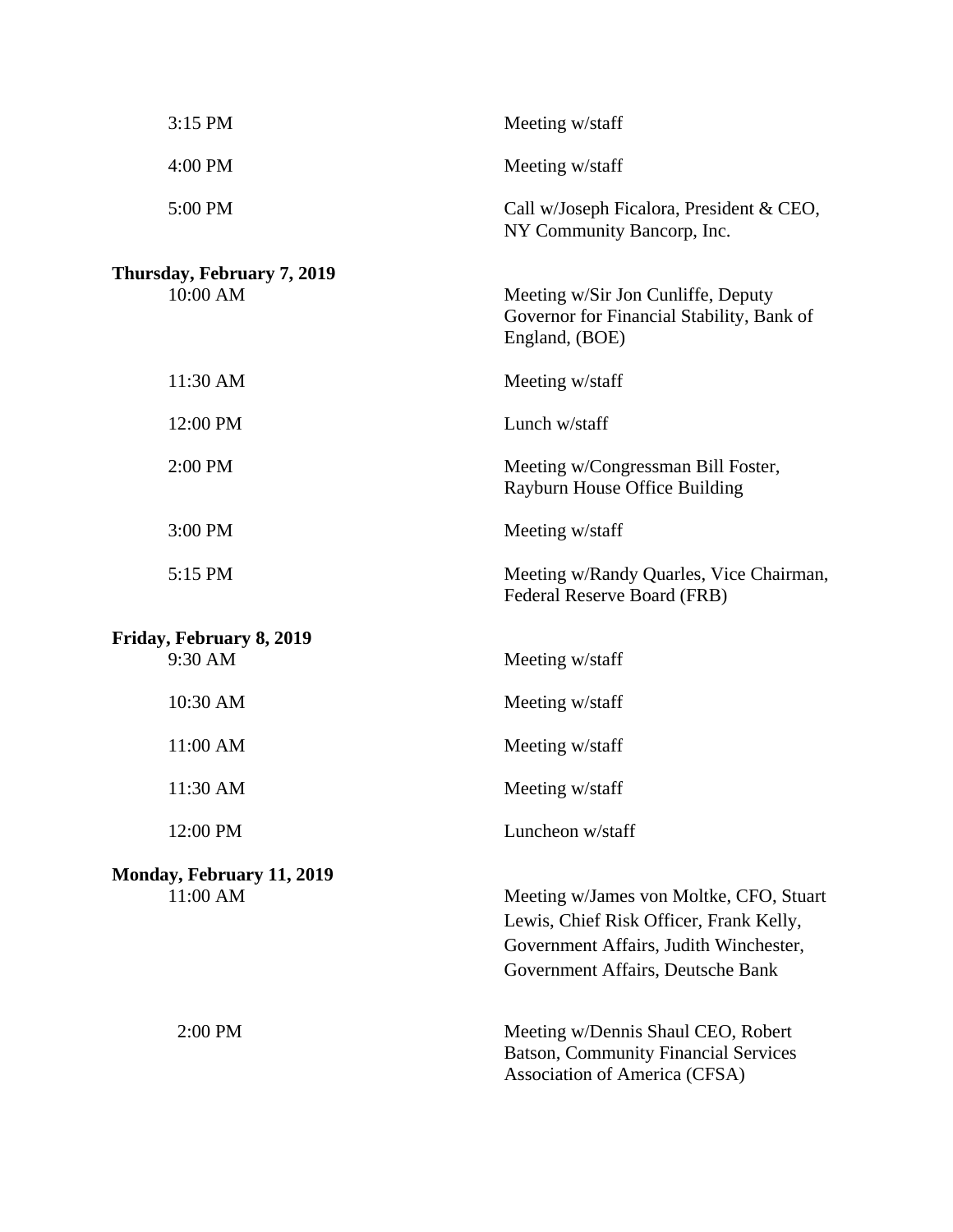| 2:30 PM                                         | Meeting w/staff                                                                                             |
|-------------------------------------------------|-------------------------------------------------------------------------------------------------------------|
| 3:00 PM                                         | Meeting w/staff                                                                                             |
| 3:30 PM                                         | Meeting w/staff                                                                                             |
| Tuesday, February 12, 2019<br>12:00PM           | Lunch w/Kathy Kraninger, Director<br><b>Consumer Finance Protection Bureau</b><br>(CFPB)                    |
| <b>Wednesday, February 13, 2019</b><br>10:00 AM | Meeting w/staff                                                                                             |
| 12:10 PM                                        | Lunch w/Dana Wade, General Deputy,<br>Office of Management and Budget (OMB)                                 |
| 2:00 PM                                         | Meeting w/staff                                                                                             |
| 4:00 PM                                         | Meeting w/Congressman Al Green<br>Rayburn House Office Building                                             |
| Thursday, February 14, 2019<br>10:00 AM         | Meeting w/staff                                                                                             |
| 12:00 PM                                        | Lunch w/staff                                                                                               |
| 1:00 PM                                         | Meeting w/staff                                                                                             |
| 3:30 PM                                         | Meeting w/William Hileman, President $\&$<br>CEO, Farm Bureau Bank, John ReVeal,<br>Partner, K&L Gates, LLP |
| 4:30 PM                                         | Meeting w/staff                                                                                             |
| Friday, February 15, 2019<br>10:30 AM           | Meeting w/staff                                                                                             |
| 12:00 PM                                        | Lunch w/Ben Olson, Partner, Buckley<br>Sander, LLP                                                          |
| 1:00 PM                                         | Call w/Congressman Mark Meadows                                                                             |
| <b>Monday, February 18, 2019</b>                |                                                                                                             |

**President's Day-Federal Holiday**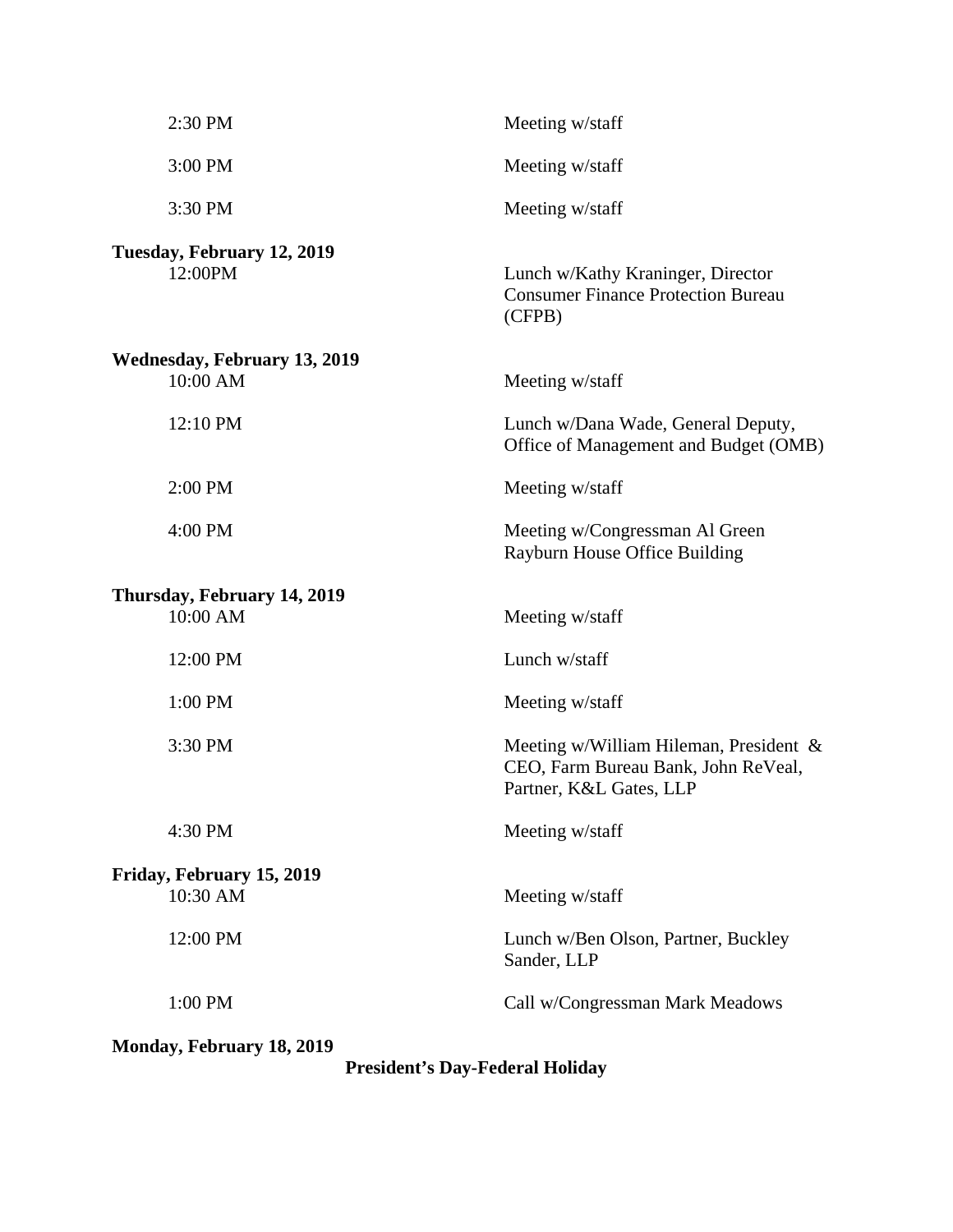| Tuesday, February 19, 2019<br>10:30 AM           | Meeting w/staff                                                                                                                                                           |
|--------------------------------------------------|---------------------------------------------------------------------------------------------------------------------------------------------------------------------------|
| 12:00 PM                                         | Interagency Lunch w/Randy Quarles, Vice<br>Chairman, Federal Reserve Board (FRB),<br>Joseph Otting, Comptroller, Office of the<br>Comptroller of the Currency (OCC)       |
| 1:30 PM                                          | Meeting with John Court, Senior<br>Vice President & General Counsel and<br>Mike Lee, Senior Vice President of<br><b>Government Affairs</b><br>Bank Policy Institute (BPI) |
| 3:00 PM                                          | Meeting w/Rob Blackwell, Editor and Chief,<br>Rachel Witkowski, Reporter, American<br><b>Banker</b>                                                                       |
| 4:00 PM                                          | Meeting w/Tim Hubbs, President & CEO of<br>Nantahala Bank and Trust Company, Peter<br>Gwaltney, President & CEO, North Carolina<br><b>Bankers Association</b>             |
| <b>Wednesday, February 20, 2019</b><br>$2:00$ PM | Meeting w/staff                                                                                                                                                           |
| Thursday, February 21, 2019                      |                                                                                                                                                                           |
| 10:00 AM                                         | Meeting w/staff                                                                                                                                                           |
| 11:15 AM                                         | Meeting w/Charlie Scharf, CEO, Kevin<br>McCarthy, General Counsel, Bank of New<br><b>York Mellon</b>                                                                      |
| 11:45 AM                                         | Meeting w/Bharat Masrani, CEO, Ron<br>Lefrançois, Senior Vice President,<br><b>TD Bank</b>                                                                                |
| 1:30 PM                                          | Meeting w/Tim Sloan, President,<br><b>Wells Fargo</b>                                                                                                                     |
| 2:00 PM                                          | Meeting w/staff                                                                                                                                                           |
| 3:30 PM                                          | Meeting w/staff                                                                                                                                                           |
| 4:30 PM                                          | Meeting w/staff                                                                                                                                                           |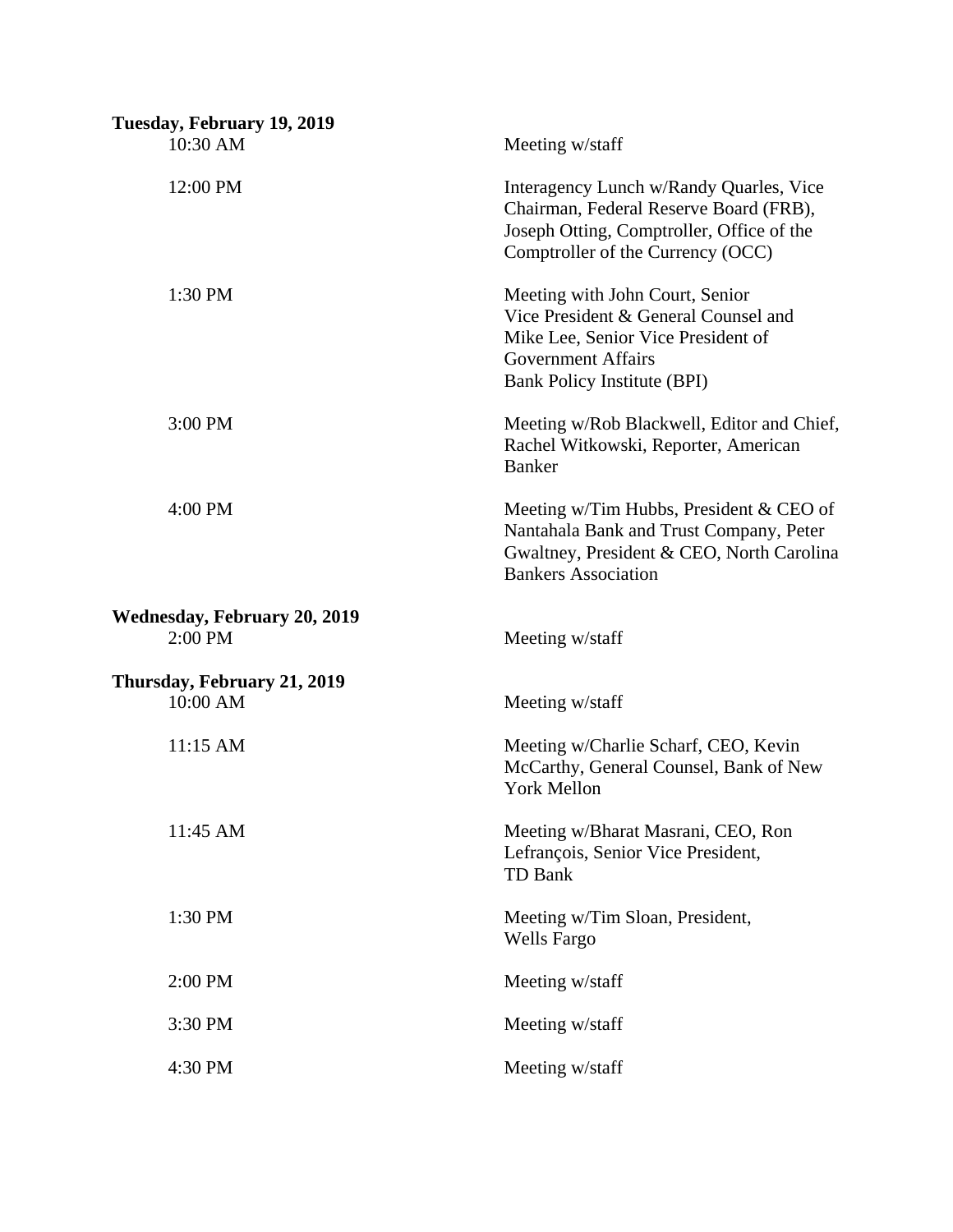| Friday, February 22 2019                     |                                                                                                                                |
|----------------------------------------------|--------------------------------------------------------------------------------------------------------------------------------|
| 10:30 AM                                     | Remarks - Bank Policy Institute (BPI) 2019<br><b>Inaugural Spring Member Meeting</b>                                           |
| 12:00 PM                                     | Lunch w/staff                                                                                                                  |
| 1:30 PM                                      | Meeting w/staff                                                                                                                |
| 2:00 PM                                      | Meeting w/Geoffrey S. Greener, Chief Risk<br>Officer, and Paul M. Donofrio, Chief<br>Financial Officer, Bank of America        |
| <b>Monday, February 25, 2019</b><br>11:30 AM | Meeting w/staff                                                                                                                |
| 12:00 PM                                     | Lunch w/staff                                                                                                                  |
| 2:00 PM                                      | Meeting w/Beth Mooney, CEO, Christopher<br>Gorman, VC & President, Amy Brady,<br>Chief Information Officer, KeyBank            |
| 4:00 PM                                      | Meet w/John Bryant, CEO, Operation Hope                                                                                        |
| 5:30 PM                                      | Call w/Sheila Bair, former FDIC Chairman                                                                                       |
| Tuesday, February 26, 2019<br>9:00 AM        | Remarks - 2019 Leadership Mentoring<br><b>Program Orientation</b>                                                              |
| 10:00 AM                                     | Meeting w/Greg Becker, CEO, Michael<br>Zucker, General Counsel, Silicon Valley<br><b>Bank</b>                                  |
| 12:00 PM                                     | Lunch w/staff                                                                                                                  |
| 2:00 PM                                      | FFIEC: KPMG External Audit: 2018<br>Financial Statement Audit Year-End<br>Meeting                                              |
| 3:00 PM                                      | Meeting w/staff                                                                                                                |
| <b>Wednesday, February 27, 2019</b>          |                                                                                                                                |
| 11:00 AM                                     | Meeting w/Tom Naratil, President, UBS<br>Americas, Jeff Samuel, Managing Director,<br>and Kevin Clerk, Executive Director, UBS |